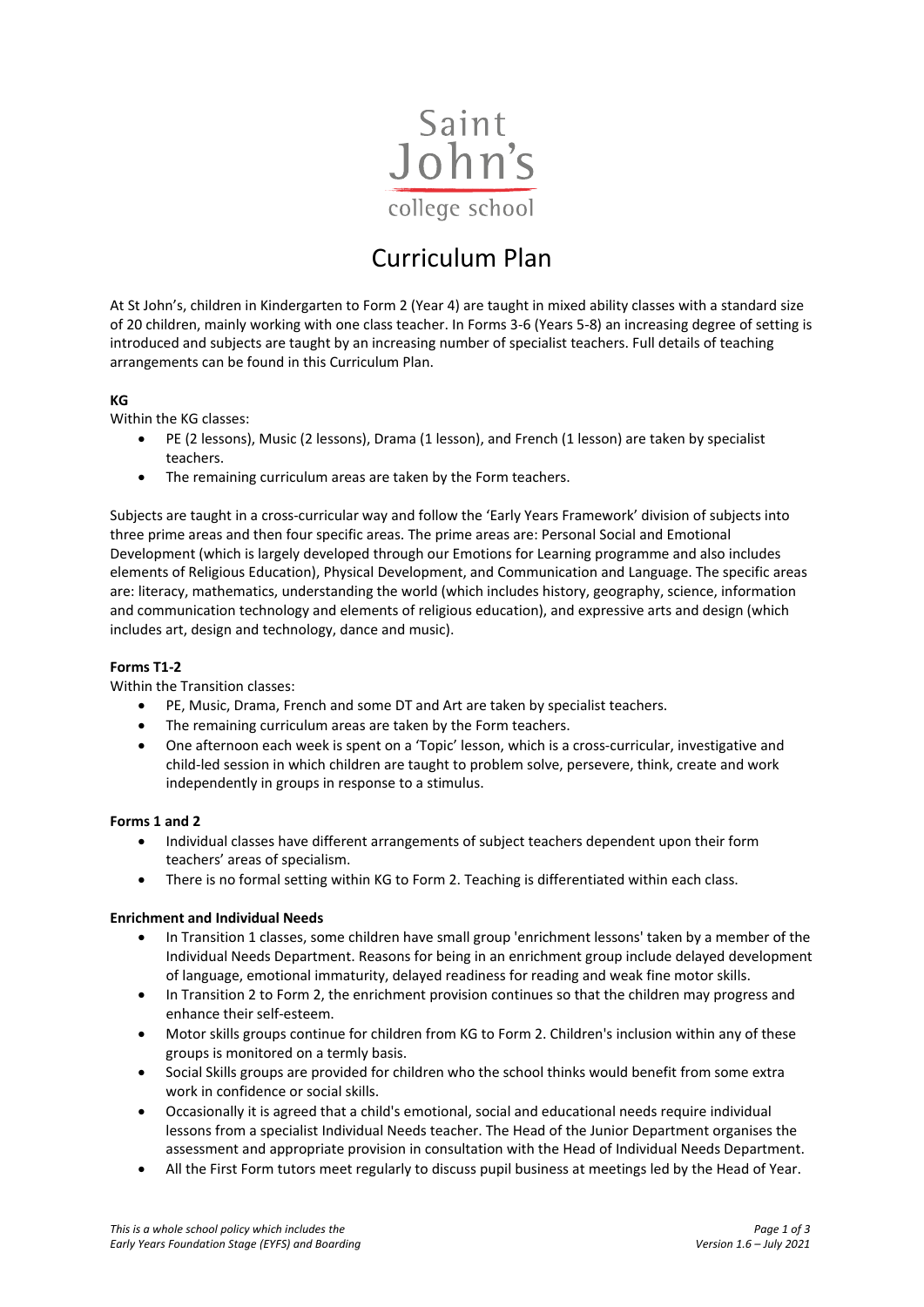• All the Second Form tutors meet regularly to discuss pupil business at meetings led by the Head of the Junior Department.

## **Form 3**

- In Form 3, there continues to be a main Class teacher to provide continuity when the children transfer from Byron House.
- Teachers of other subjects to Form 3 will be subject specialists.
- Setting is introduced in Maths.
- Small group Enrichment sessions continue for English.
- Latin is introduced in Form 3. The children are taught in their pastoral groups.
- Individual needs provision is available in place of Latin and / or French if suitable for any pupil.
- All the Third Form tutors meet regularly to discuss pupil business at meetings led by the Head of Year.

### **Form 4**

- In Form 4, there is subject specialist teaching throughout.
- Setting continues in Maths and, where the three classes are split into four sets, structured in such a way as to best meet the needs of a particular cohort.
- In French the children work in three parallel mixed ability sets.
- In English, four parallel sets of mixed ability are created and these also dictate the children's groupings in the humanities.
- Individual needs provision is available if in place of Latin and / or French if suitable for any pupil. All the Fourth Form tutors meet regularly to discuss pupil business at meetings led by the Head of Year.

## **Forms 5 and 6**

At the Fifth Form stage, we revise the groupings and we set ourselves the task of arriving at the best possible set of arrangements for the particular group of children entering the year. The inevitable and proper consequence of this is that our arrangements can vary from year to year. In this way we believe that the children's needs will be best served by using a 'setting' arrangement, in which children can work at the appropriate level in a range of different subjects or groups of subjects. While it may be that a child has an even profile of ability across the range of subjects, and can therefore be placed in the same ability set across the board, it can often be the case that child has particular strengths and some relative weaknesses. We hope that the setting system outlined below will enable us best to accommodate these.

Pastorally, we retain the current form groups so that, while children from the same form may find themselves in different sets from each other, they will be within the same pastoral setting as at present. All the Tutors meet regularly to discuss pupil business at meetings led by the Head of Year.

The children are placed by the Heads of Department, in consultation with subject staff, into sets as follows:

- In **Maths**, having four sets allows us the greatest flexibility in meeting the children's needs. All children will cover the same content, while those in any T or A sets will be introduced to scholarship and extension materials as appropriate. These sets also dictate the childrens' **Science** classes, allowing the subject to be taught in four smaller classes for the first time. All sets follow the same scheme of work, with those in the top set being introduced to scholarship materials as appropriate.
- In **French**, children are setted by ability in one of three sets. Usually this is a 'T' set and two parallel 'A' sets. Children in the 'T' set cover the same content as others, but may work at a faster pace with a view to moving onto scholarship work. Alternatively, Individual Needs (English or Maths Plus) provision is available to those children who require it in place of French lessons.
- In **Latin**, children are setted by ability and will continue to follow the Cambridge Latin Course. Usually the setting is a 'T' set and two parallel 'A' sets. Individual Needs (English or Maths Plus) provision is available in place of Latin if suitable for any pupil.
- •
- **English, History and Geography** As is the case for Maths, having four groups allows us the greatest flexibility in meeting the children's needs. The structure of these groups depends on the variety of needs in each particular cohort of children but mixed ability parallel grouping continues for most, with a top set introduced in either form 5 or 6 as appropriate. All pupils follow the same scheme of work